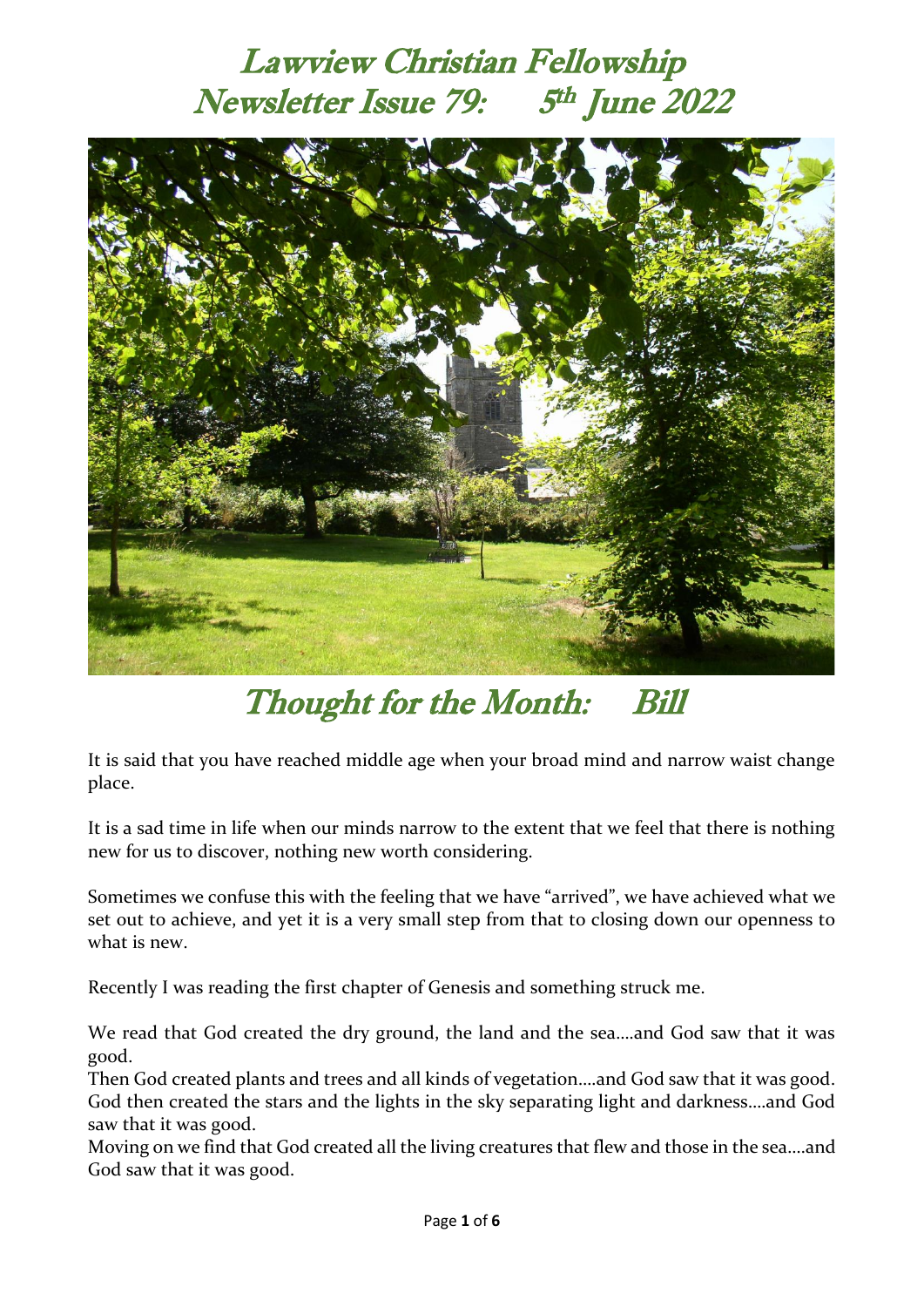In the next verse we find that God created the creatures on the land.…and God saw that it was good.

And finally God created man to rule over everything……and God said…….?

It is true that God surveyed everything that He had made and saw that it was good...but what was the problem with man?

To understand this we need to consider the meaning of the word "good"…it is a Hebrew word which means "complete".

When God created the land and sea, the night and day, the vegetation and the living things they were complete, but man was not complete because man had potential...there was room for development...there was room for growth through his relationship with God.

As we live our lives...as we grow in faith...may we be spared from feeling that we have arrived, learned all we can, understood all we need to understand and achieved all there is to achieve.

God created us to develop...to grow. In a sense we are created incomplete and we come to completion by co-operating with our Creator to find our potential and true fulfilment in life.

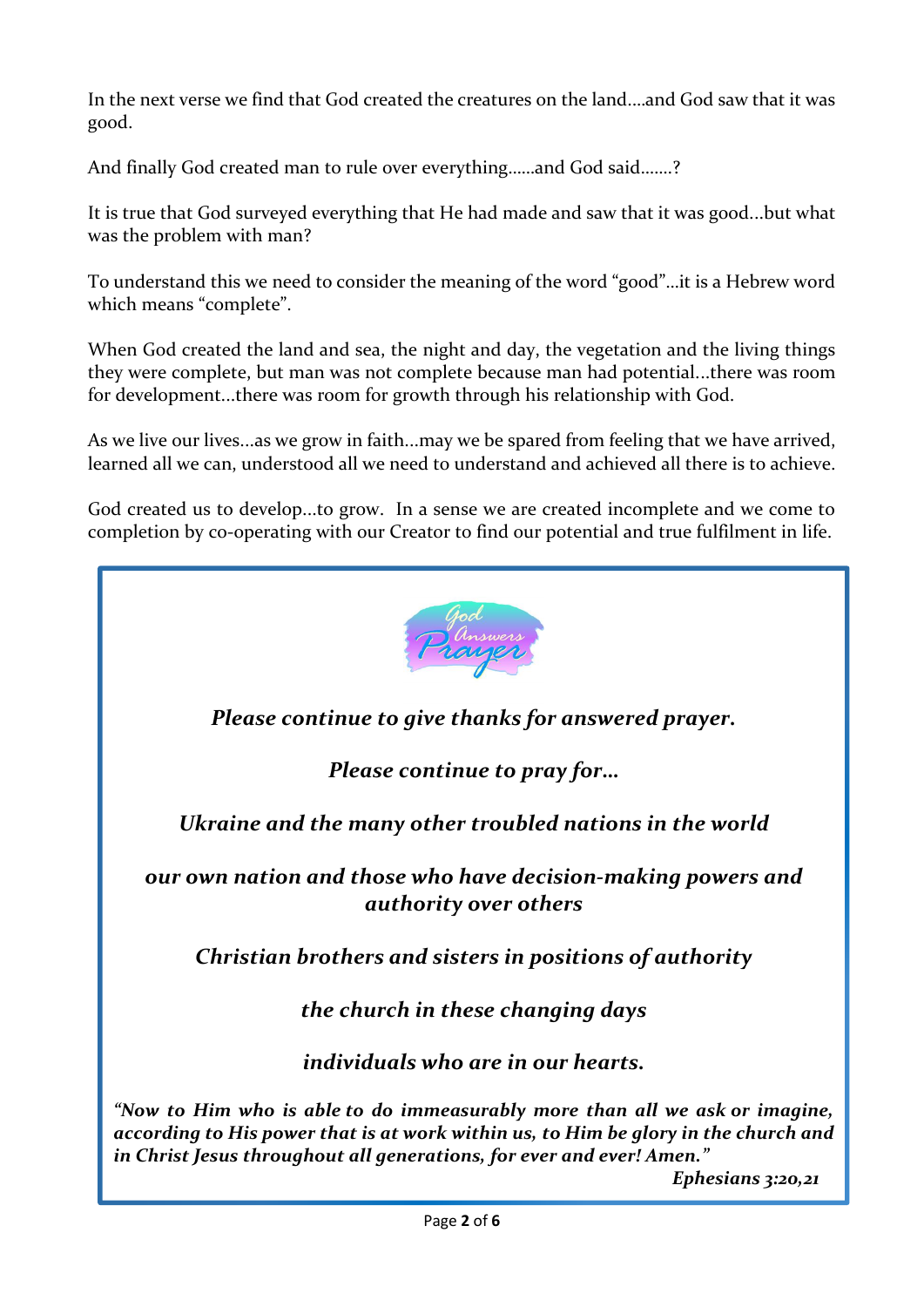# *Zoom Study & Prayer*

*Our Tuesday studies will take a break during June, July and August but will resume at 7.00pm on Tuesday 6th September*

*Please contact Christine or Bill for an invite.*





*Our next celebration of the Lord's Supper is planned for Sunday, 28 th August at 4.00pm on Zoom*

*If you would like to be a part of that celebration please contact Christine for an invite.*

*We look forward to being "together" on that day.*

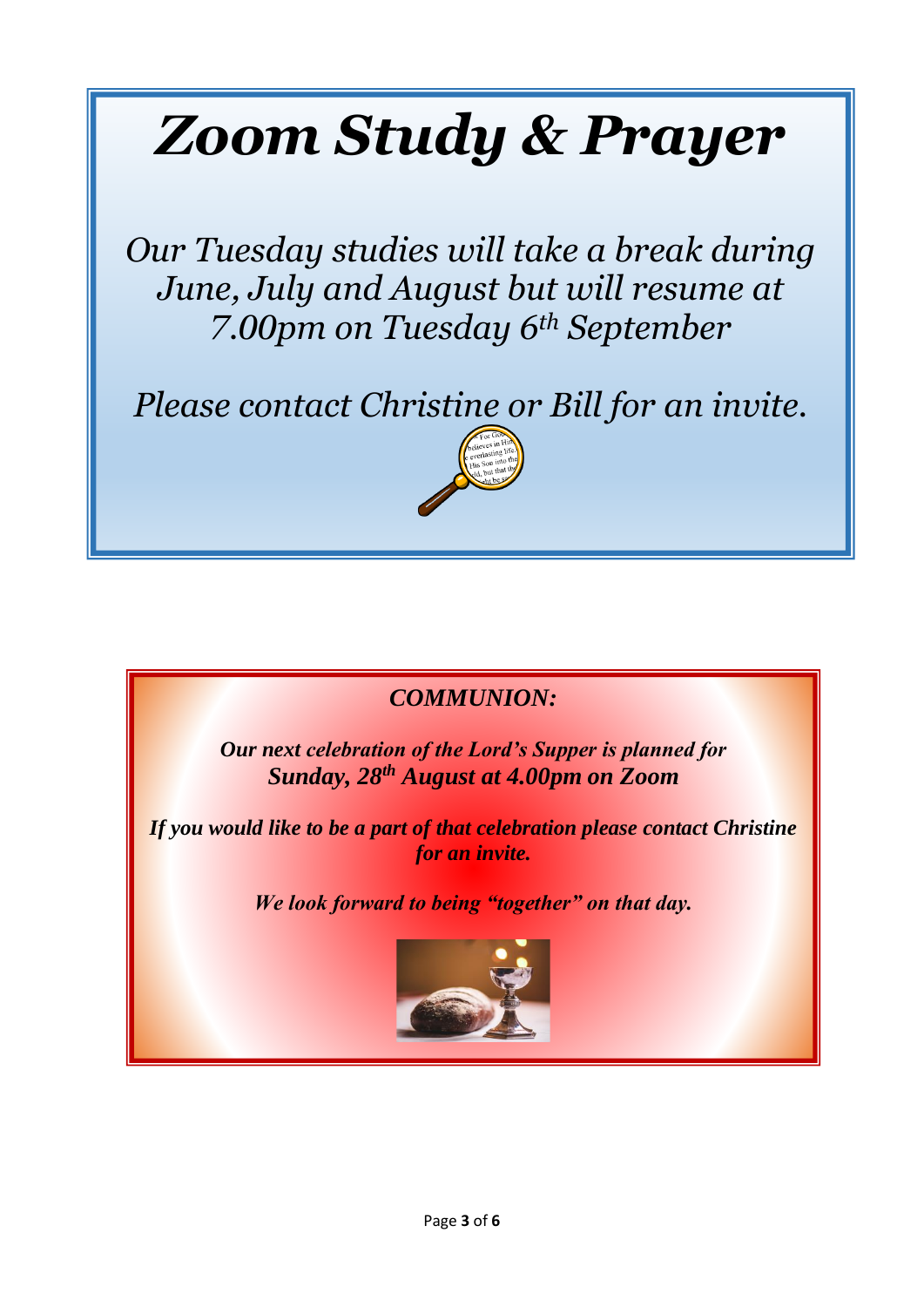Coffee Morning During June, July and August these will take place in person on the first Monday of the month at 10.30. Please contact Bill for details of venues.

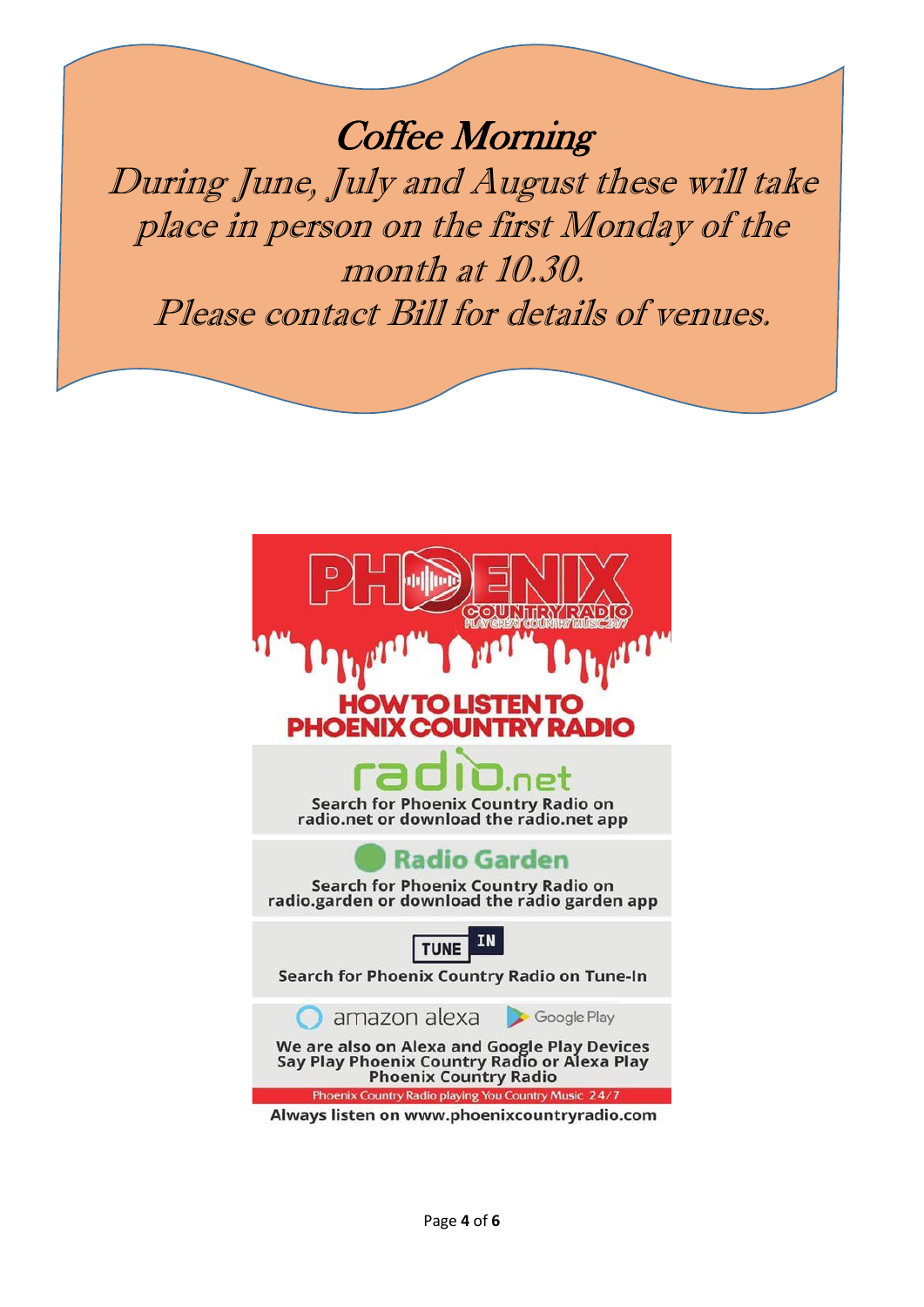## Radio News!!!!!

*"Here I am to Worship" is now being aired twice each week with around 15,000 listeners worldwide.*

> *You can tune in each Sunday at 12.00 noon*

### *and / or*

### *Tuesday at 6.00pm*

*[www.phoenixcountryradio.com](http://www.phoenixcountryradio.com/)*

*or by using the link Keith sends out each Sunday.*

*If you would like this link please contact Keith or Bill.*

*Thought for the Week for the next few weeks will be brought to you by:*

| <b>Dan:</b> 5 <sup>th</sup> June Bill: June 12 <sup>th</sup> |  |
|--------------------------------------------------------------|--|
| <b>Frank:</b> June 19th Daniel: June 26th                    |  |

*Each week Bill will play a couple of hymns where you can join in and a quieter piece on which you can reflect.*

*If you would like a copy of the words please get in touch with Bill and these can be emailed to you*